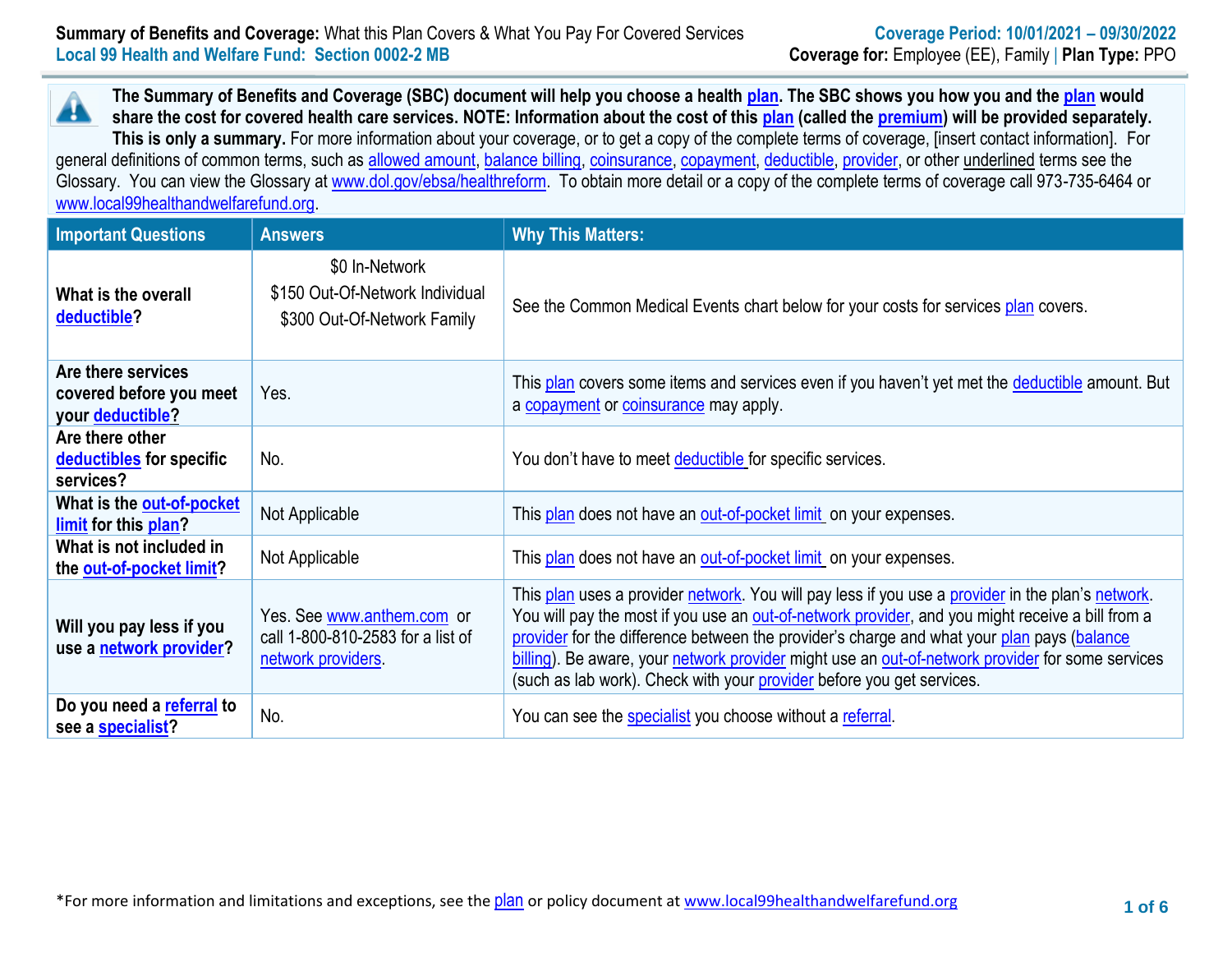All **[copayment](https://www.healthcare.gov/sbc-glossary/#copayment)** and **[coinsurance](https://www.healthcare.gov/sbc-glossary/#coinsurance)** costs shown in this chart are after your **[deductible](https://www.healthcare.gov/sbc-glossary/#deductible)** has been met, if a **[deductible](https://www.healthcare.gov/sbc-glossary/#deductible)** applies.

| <b>Common</b>                                                                                                                                             |                                                     | <b>What You Will Pay</b>                            |                                                           | <b>Limitations, Exceptions, &amp; Other Important</b>                                                                                                                                                              |  |
|-----------------------------------------------------------------------------------------------------------------------------------------------------------|-----------------------------------------------------|-----------------------------------------------------|-----------------------------------------------------------|--------------------------------------------------------------------------------------------------------------------------------------------------------------------------------------------------------------------|--|
| <b>Medical Event</b>                                                                                                                                      | <b>Services You May Need</b>                        | <b>Network Provider</b><br>(You will pay the least) | <b>Out-of-Network Provider</b><br>(You will pay the most) | <b>Information</b>                                                                                                                                                                                                 |  |
| If you visit a health<br>care provider's office<br>or clinic                                                                                              | Primary care visit to treat an<br>injury or illness | \$10 copay/office visit                             | 20% coinsurance                                           | No coverage for hospital based/owned clinics.                                                                                                                                                                      |  |
|                                                                                                                                                           | <b>Specialist visit</b>                             | \$10 copay/visit                                    | 20% coinsurance                                           | No coverage for hospital based/owned clinics.                                                                                                                                                                      |  |
|                                                                                                                                                           | <b>Preventive care/screening/</b><br>immunization   | No charge                                           | <b>Not Covered</b>                                        | You may have to pay for services that aren't<br>preventive. Ask your provider if the services you<br>need are preventive. Then check what your plan<br>will pay for.                                               |  |
|                                                                                                                                                           | Diagnostic test (x-ray, blood<br>work)              | No charge                                           | 20% coinsurance                                           | Must be performed at a free-standing facility,<br>unless medically necessary.                                                                                                                                      |  |
| If you have a test                                                                                                                                        | Imaging (CT/PET scans,<br>MRI <sub>s</sub> )        | No charge                                           | 20% coinsurance                                           | Preauthorization is required for CT/PETS scans,<br>MRIs. If you don't get preauthorization, benefits<br>could be reduced by 50% of the total cost of the<br>service or denied as not covered.                      |  |
| If you need drugs to<br>treat your illness or<br>condition<br>More information about<br>prescription drug<br>coverage is available at<br>www.benecard.com | Generic drugs                                       | \$3 copay (retail)<br>\$10 copay (mail order)       | Not covered                                               | Non-prescription OTC drugs not covered.                                                                                                                                                                            |  |
|                                                                                                                                                           | Preferred brand drugs)                              | \$10 copay (retail)<br>\$15 copay (mail order)      | Not covered                                               | Non-preferred brand name drugs are covered,<br>if medically necessary. (retail and mail order)                                                                                                                     |  |
|                                                                                                                                                           | Non-preferred brand drugs                           | \$15 copay (retail and<br>mail order)               | Not covered                                               | Retail: 14-day supply, limited to 2X per drugs<br>every 6 mos. Mandatory Generic if available.                                                                                                                     |  |
|                                                                                                                                                           | <b>Specialty drugs</b>                              | \$10 copay (mail order)                             | Not covered                                               | Mail Order: 90-day supply<br>Specialty Drugs: Preauthorization is required.<br>Not covered at retail.<br>No copay charge if enrolled in diabetic disease<br>management program.                                    |  |
| If you have outpatient<br>surgery                                                                                                                         | Facility fee (e.g., ambulatory<br>surgery center)   | No charge                                           | 20% coinsurance                                           | No coverage for out-of-network hospitals.<br>Preauthorization is required. If you don't get<br>preauthorization, benefits could be reduced by<br>50% of the total cost of the service or denied as<br>not covered. |  |
|                                                                                                                                                           | Physician/surgeon fees                              | No charge                                           | 20% coinsurance                                           | Be aware, your network provider might use an<br>out-of-network provider for some services (such<br>as anesthesia). Check with your provider before                                                                 |  |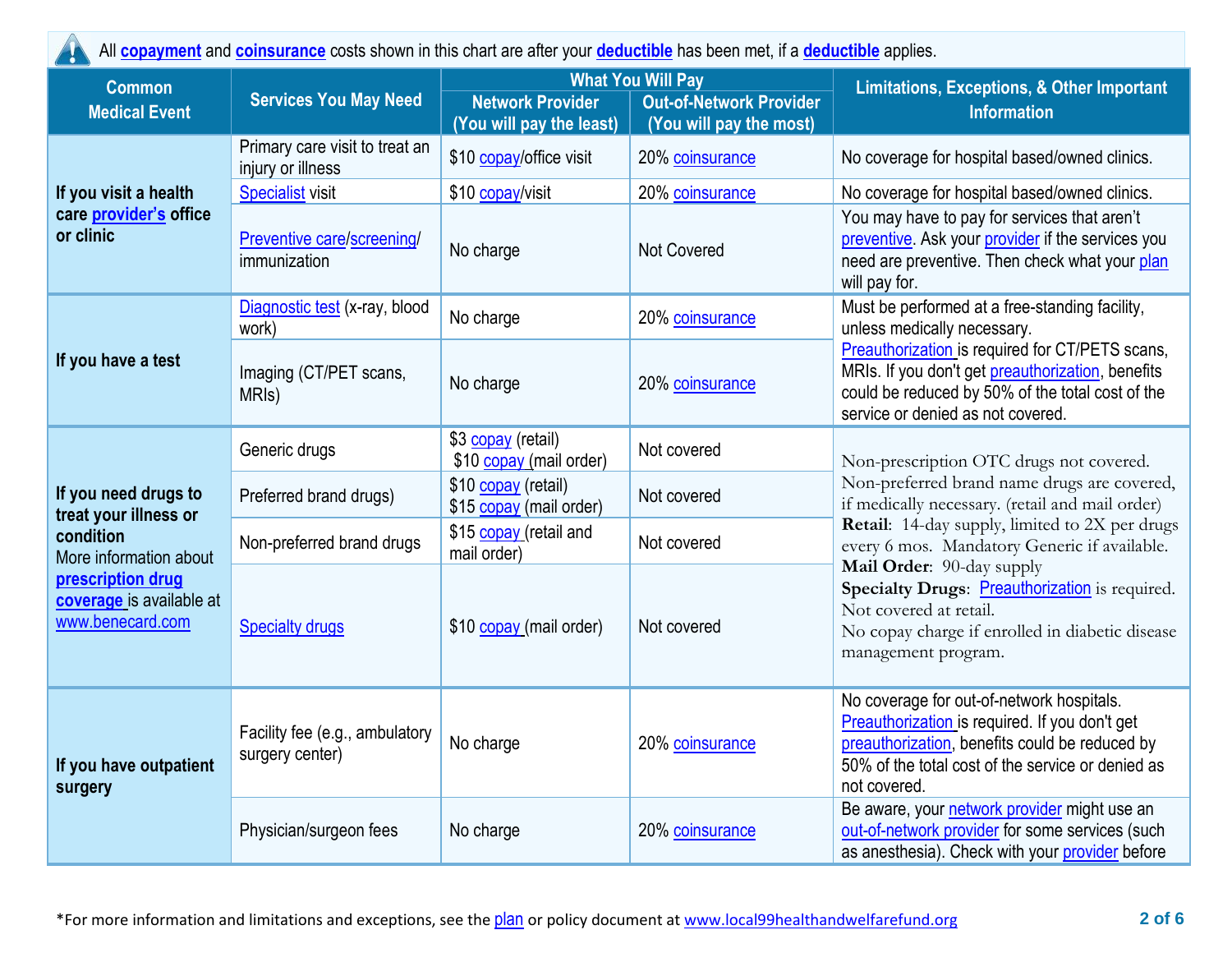All **[copayment](https://www.healthcare.gov/sbc-glossary/#copayment)** and **[coinsurance](https://www.healthcare.gov/sbc-glossary/#coinsurance)** costs shown in this chart are after your **[deductible](https://www.healthcare.gov/sbc-glossary/#deductible)** has been met, if a **[deductible](https://www.healthcare.gov/sbc-glossary/#deductible)** applies.

| <b>Common</b>                                                                      |                                              | <b>What You Will Pay</b>                            |                                                           | <b>Limitations, Exceptions, &amp; Other Important</b>                                                                                                                                                   |  |
|------------------------------------------------------------------------------------|----------------------------------------------|-----------------------------------------------------|-----------------------------------------------------------|---------------------------------------------------------------------------------------------------------------------------------------------------------------------------------------------------------|--|
| <b>Medical Event</b>                                                               | <b>Services You May Need</b>                 | <b>Network Provider</b><br>(You will pay the least) | <b>Out-of-Network Provider</b><br>(You will pay the most) | <b>Information</b>                                                                                                                                                                                      |  |
|                                                                                    |                                              |                                                     |                                                           | you get services. Preauthorization is required.                                                                                                                                                         |  |
| If you need immediate<br>medical attention                                         | <b>Emergency room care</b>                   | \$50 copay / visit                                  | 20% coinsurance                                           |                                                                                                                                                                                                         |  |
|                                                                                    | <b>Emergency medical</b><br>transportation   | No charge                                           | No charge                                                 | Emergency copay is waived if admitted.<br>Emergency medical transportation: \$750 limit per<br>occurrence.                                                                                              |  |
|                                                                                    | <b>Urgent care</b>                           | \$10 copay/visit                                    | 20% coinsurance                                           |                                                                                                                                                                                                         |  |
| If you have a hospital<br>stay                                                     | Facility fee (e.g., hospital<br>room)        | No charge                                           | <b>Not Covered</b>                                        | 120 days limit per occurrence.<br>Preauthorization<br>is required. If you don't get preauthorization,<br>benefits could be reduced by 50% of the total cost<br>of the service or denied as not covered. |  |
|                                                                                    | Physician/surgeon fees                       | No charge                                           | 20% coinsurance                                           | Be aware, your network provider might use an<br>out-of-network provider for some services (such<br>as anesthesia). Check with your provider before<br>you get services.                                 |  |
| If you need mental<br>health, behavioral<br>health, or substance<br>abuse services | <b>Outpatient services</b>                   | \$10 copay/office visit                             | Not covered                                               | Outpatient services: 30 visits limit per year.<br>Inpatient services: 120 days limit per                                                                                                                |  |
|                                                                                    | Inpatient services                           | No charge                                           | Not covered                                               | occurrence. Preauthorization is required. If you<br>don't get preauthorization, benefits could be<br>reduced by 50% of the total cost of the service or<br>denied as not covered.                       |  |
| If you are pregnant                                                                | Office visits                                | \$10 copay initial visit                            | 20% coinsurance                                           | Maternity care may include tests and services<br>described elsewhere in the SBC (i.e. ultrasound).                                                                                                      |  |
|                                                                                    | Childbirth/delivery<br>professional services | No charge                                           | 20% coinsurance                                           | Normal delivery covered up to 48 hours,<br>Cesarean section covered up to 96 hours.<br>Preauthorization is required if stay is beyond 48 /                                                              |  |
|                                                                                    | Childbirth/delivery facility<br>services     | No charge                                           | Not covered                                               | 96 hours. If you don't get preauthorization,<br>benefits could be reduced by 50% of the total cost<br>of the service or denied as not covered.                                                          |  |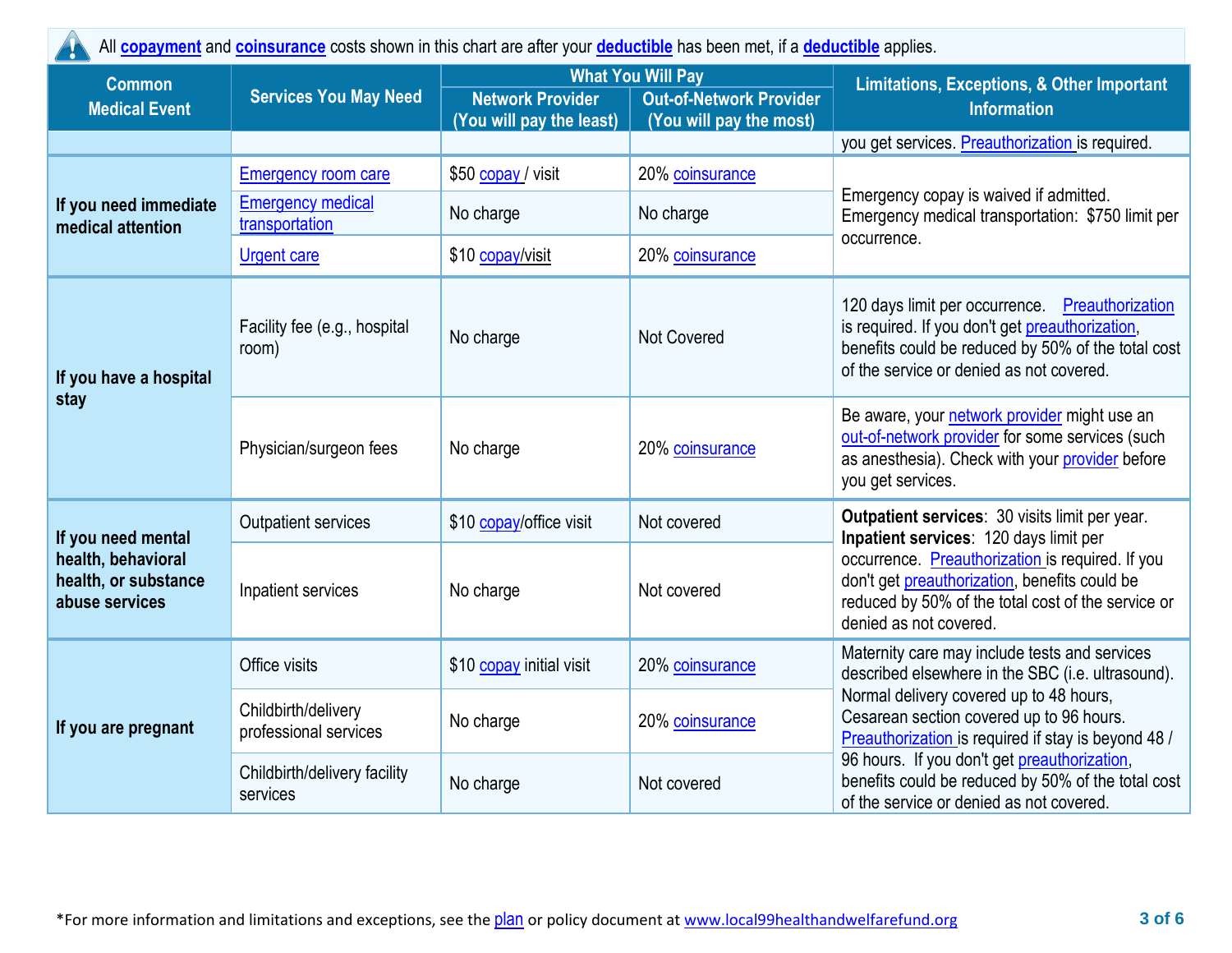## All **[copayment](https://www.healthcare.gov/sbc-glossary/#copayment)** and **[coinsurance](https://www.healthcare.gov/sbc-glossary/#coinsurance)** costs shown in this chart are after your **[deductible](https://www.healthcare.gov/sbc-glossary/#deductible)** has been met, if a **[deductible](https://www.healthcare.gov/sbc-glossary/#deductible)** applies.

| <b>Common</b>                                                           |                                | <b>What You Will Pay</b>                                     |                                                           | <b>Limitations, Exceptions, &amp; Other Important</b>                                                                                                                                                                                                                                                                                                    |  |
|-------------------------------------------------------------------------|--------------------------------|--------------------------------------------------------------|-----------------------------------------------------------|----------------------------------------------------------------------------------------------------------------------------------------------------------------------------------------------------------------------------------------------------------------------------------------------------------------------------------------------------------|--|
| <b>Medical Event</b>                                                    | <b>Services You May Need</b>   | <b>Network Provider</b><br>(You will pay the least)          | <b>Out-of-Network Provider</b><br>(You will pay the most) | <b>Information</b>                                                                                                                                                                                                                                                                                                                                       |  |
| If you need help<br>recovering or have<br>other special health<br>needs | Home health care               | No charge                                                    | Not covered                                               | 90 visits limit per year. Preauthorization is<br>required. If you don't get preauthorization,<br>benefits could be reduced by 50% of the total cost<br>of the service or denied as not covered.                                                                                                                                                          |  |
|                                                                         | <b>Rehabilitation services</b> | Inpatient / No charge<br>Out-patient / \$10 copay /<br>visit | Not covered                                               | Inpatient services: 30 days limit per year.<br>Includes physical therapy, speech therapy,<br>occupational therapy and cardiac rehabilitation.                                                                                                                                                                                                            |  |
|                                                                         | <b>Habilitation services</b>   | Not covered                                                  | Not covered                                               | Outpatient services: 30 visits limit per year.<br>Includes physical therapy, speech therapy,<br>occupational therapy and cardiac rehabilitation.<br>Preauthorization is required. If you don't get<br>preauthorization, benefits could be reduced by<br>50% of the total cost of the service or denied as<br>not covered.<br>Habilitation services: None |  |
|                                                                         | Skilled nursing care           | No charge                                                    | Not covered                                               | 30 days limit per year. Preauthorization is<br>required. If you don't get preauthorization,<br>benefits could be reduced by 50% of the total cost<br>of the service or denied as not covered.                                                                                                                                                            |  |
|                                                                         | Durable medical equipment      | No charge                                                    | 20% coinsurance                                           | Preauthorization is required in excess of \$1000<br>or any rentals. If you don't get preauthorization,<br>benefits could be reduced by 50% of the total cost<br>of the service or denied as not covered.                                                                                                                                                 |  |
|                                                                         | <b>Hospice services</b>        | No charge                                                    | Not covered                                               | Preauthorization is required. If you don't get<br>preauthorization, benefits could be reduced by<br>50% of the total cost of the service or denied as<br>not covered.                                                                                                                                                                                    |  |
|                                                                         | Children's eye exam            | No charge                                                    | Not covered                                               | One exam year.                                                                                                                                                                                                                                                                                                                                           |  |
| If your child needs<br>dental or eye care                               | Children's glasses             | No charge                                                    | Charges in excess of \$200                                | One pair of glasses every two years up to \$200.                                                                                                                                                                                                                                                                                                         |  |
|                                                                         | Children's dental check-up     | Not covered                                                  | Not covered                                               | None                                                                                                                                                                                                                                                                                                                                                     |  |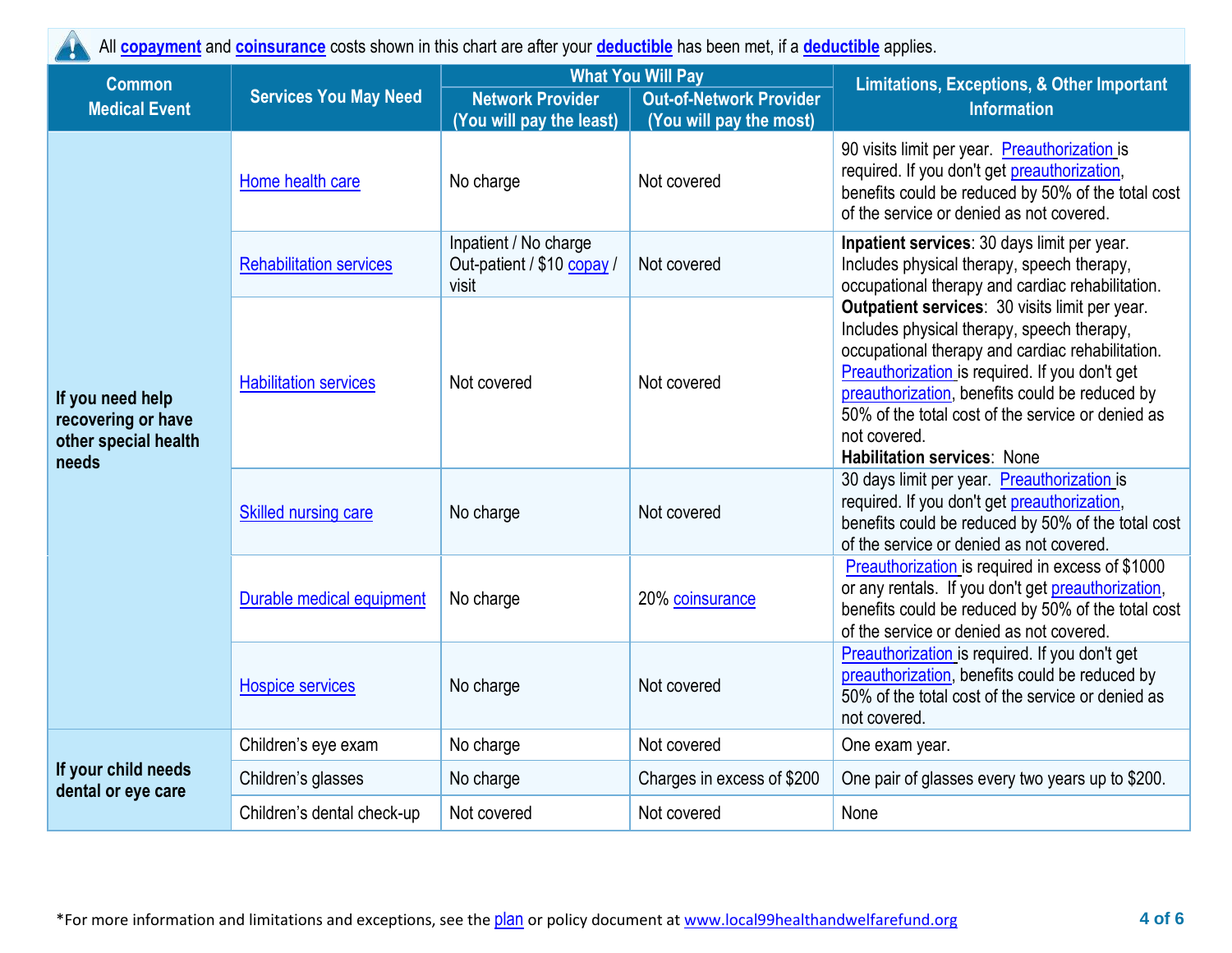| <b>Excluded Services &amp; Other Covered Services:</b>                                                                                                                                   |                                                                                                                                                                                                                                                                                                                                                                             |                                                                                                                                    |  |
|------------------------------------------------------------------------------------------------------------------------------------------------------------------------------------------|-----------------------------------------------------------------------------------------------------------------------------------------------------------------------------------------------------------------------------------------------------------------------------------------------------------------------------------------------------------------------------|------------------------------------------------------------------------------------------------------------------------------------|--|
|                                                                                                                                                                                          | Services Your Plan Generally Does NOT Cover (Check your policy or plan document for more information and a list of any other excluded services.)                                                                                                                                                                                                                            |                                                                                                                                    |  |
| Acupunture<br><b>Cosmetic Surgery</b><br>Dental Care (Adult)                                                                                                                             | <b>Hearing Aids</b><br>$\bullet$<br><b>Infertility Treatment</b><br>$\bullet$<br>Long Term Care<br>$\bullet$                                                                                                                                                                                                                                                                | Non-emergency care when traveling outside the<br>U.S.<br><b>Private Duty Nursing</b>                                               |  |
|                                                                                                                                                                                          | Other Covered Services (Limitations may apply to these services. This isn't a complete list. Please see your plan document.)                                                                                                                                                                                                                                                |                                                                                                                                    |  |
| Bariatric Surgery, Preauthorization is required. If<br>you don't get preauthorization, benefits could be<br>reduced by 50% of the total cost of the service or<br>denied as not covered. | Chiropractic Care, 30 visits limit per year, in-<br>$\bullet$<br>network only. Preauthorization is required. If you<br>don't get preauthorization, benefits could be<br>reduced by 50% of the total cost of the service or<br>denied as not covered.<br>Routine eye care (Adult), one exam limit per<br>$\bullet$<br>year. Eye Glasses limited to \$200 every two<br>vears. | Routine Foot Care covered for diabetics only.<br>Weight Loss Programs as described in the<br><b>Federal Preventive Guidelines.</b> |  |

Your Rights to Continue Coverage: There are agencies that can help if you want to continue your coverage after it ends. The contact information for those agencies is: U.S. Department of Labor, Employee Benefits Security Administration at 1-866-444-3272 or [www.dol.gov/ebsa.](http://www.dol.gov/ebsa) You may also contact your Plan Administrator at 973-735-64. Other coverage options may be available to you too, including buying individual insurance coverage through the Health Insurance [Marketplace.](https://www.healthcare.gov/sbc-glossary/#marketplace) For more information about the [Marketplace,](https://www.healthcare.gov/sbc-glossary/#marketplace) visi[t www.HealthCare.gov](http://www.healthcare.gov/) or call 1-800-318-2596.

Your Grievance and Appeals Rights: There are agencies that can help if you have a complaint against you[r plan](https://www.healthcare.gov/sbc-glossary/#plan) for a denial of a [claim.](https://www.healthcare.gov/sbc-glossary/#claim) This complaint is called a [grievance](https://www.healthcare.gov/sbc-glossary/#grievance) or [appeal.](https://www.healthcare.gov/sbc-glossary/#appeal) For more information about your rights, look at the explanation of benefits you will receive for that medical [claim.](https://www.healthcare.gov/sbc-glossary/#claim) Your [plan](https://www.healthcare.gov/sbc-glossary/#plan) documents also provide complete information to submit a [claim,](https://www.healthcare.gov/sbc-glossary/#claim) [appeal,](https://www.healthcare.gov/sbc-glossary/#appeal) or a [grievance](https://www.healthcare.gov/sbc-glossary/#grievance) for any reason to your [plan.](https://www.healthcare.gov/sbc-glossary/#plan) For more information about your rights, this notice, or assistance, contact: the Plan Administrator at 973-735-6464 or the Department of Labor's Employee Benefits Security Administration at 1-866-444-EBSA (3272) or [www.dol.gov/ebsa/healthreform.](http://www.dol.gov/ebsa/healthreform)

## **Does this plan provide Minimum Essential Coverage? Yes**.

If you don't have [Minimum Essential Coverage](https://www.healthcare.gov/sbc-glossary/#minimum-essential-coverage) for a month, you'll have to make a payment when you file your tax return unless you qualify for an exemption from the requirement that you have health coverage for that month.

## **Does this plan meet Minimum Value Standards? Yes**.

If your [plan](https://www.healthcare.gov/sbc-glossary/#plan) doesn't meet the [Minimum Value Standards,](https://www.healthcare.gov/sbc-glossary/#minimum-value-standard) you may be eligible for a [premium tax credit](https://www.healthcare.gov/sbc-glossary/#premium-tax-credits) to help you pay for a plan through the [Marketplace.](https://www.healthcare.gov/sbc-glossary/#marketplace)

## **Language Access Services:**

[Spanish (Español): Para obtener asistencia en Español, llame al 973-735-6464

––––––––––––––––––––––*To see examples of how this plan might cover costs for a sample medical situation, see the next section.–––––––––––*–––––––––––